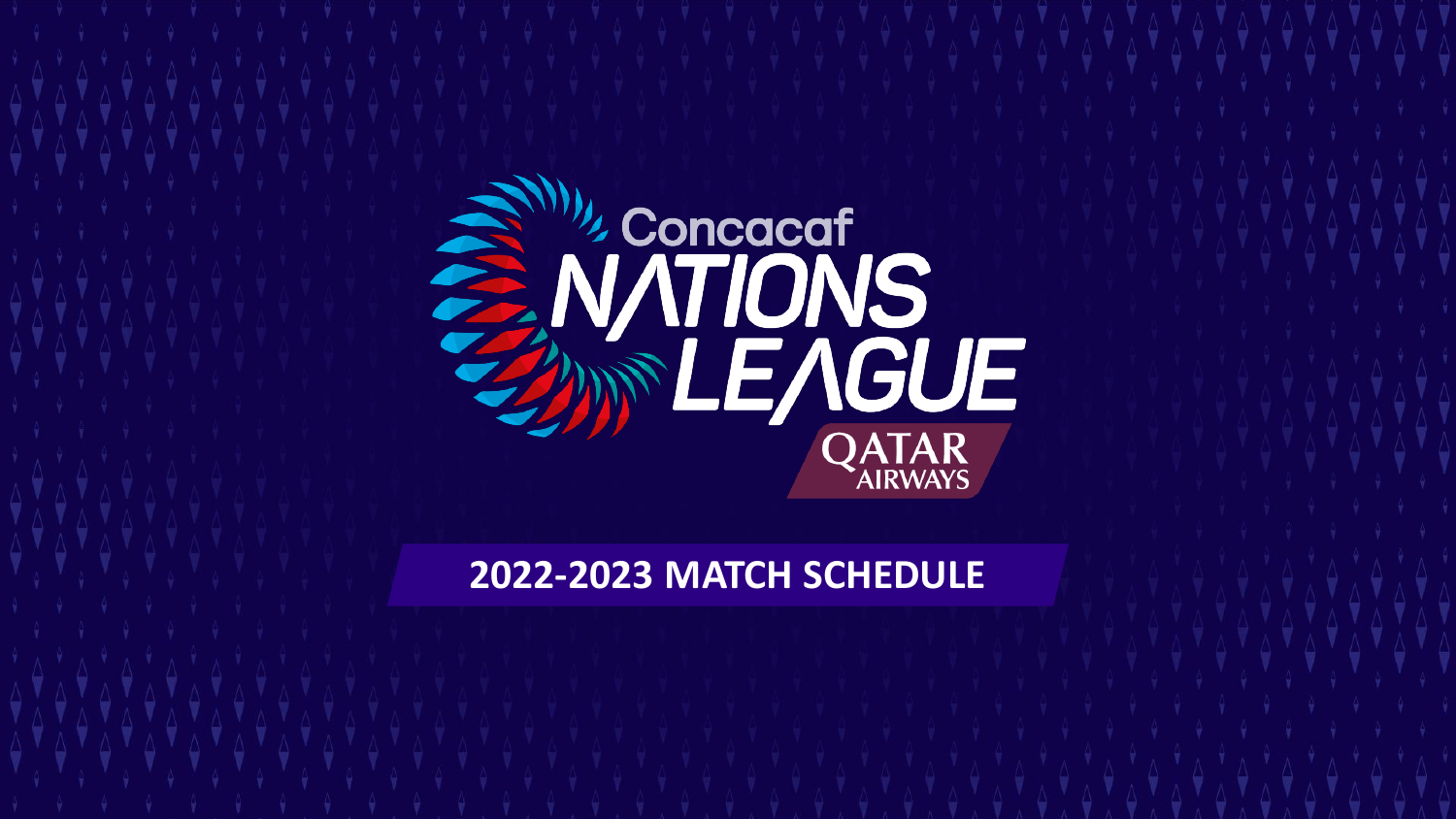

## **MATCH SCHEDULE – JUNE 2022**

| <b>League</b> | <b>Group</b> | <b>Match</b>   | <b>Date</b>                     | <b>KOT (Local)</b> | KOT (ET) | <b>Home</b>                             |           | Away                                    | <b>City, Country</b>       | <b>Stadium</b>                                 |  |  |
|---------------|--------------|----------------|---------------------------------|--------------------|----------|-----------------------------------------|-----------|-----------------------------------------|----------------------------|------------------------------------------------|--|--|
| В.            | D            | $\mathbf{1}$   |                                 | 16:00              | 15:00    | <b>French Guiana</b>                    | <b>VS</b> | <b>Guatemala</b>                        | Cayenne, GUF               | <b>Stade Municipal Dr. Edmard Lama</b>         |  |  |
|               | C            | $\overline{2}$ | <b>Thursday</b><br>June 2, 2022 | 16:00              | 16:00    | Anguilla                                | <b>VS</b> | <b>Dominica</b>                         | The Valley, AIA            | <b>Raymond E. Guishard Stadium</b>             |  |  |
| B.            | D            | з              |                                 | 16:00              | 18:00    | <b>Belize</b>                           | <b>VS</b> | <b>Dominican Republic</b>               | <b>Belmopan, BLZ</b>       | <b>FFB Stadium</b>                             |  |  |
| $\mathsf{A}$  | B            | 4              |                                 | 18:30              | 19:30    | Panama                                  | <b>VS</b> | <b>Costa Rica</b>                       | Panama City, PAN           | <b>Estadio Rommel Fernández</b>                |  |  |
| B.            | A            | 5              |                                 | 19:30              | 19:30    | <b>Barbados</b>                         | <b>VS</b> | <b>Antigua &amp; Barbuda</b>            | Gros Islet, LCA            | <b>Daren Sammy Cricket Ground</b>              |  |  |
| B.            | A            | 6              |                                 | 20:00              | 20:00    | <b>Guadeloupe</b>                       | <b>VS</b> | Cuba                                    | Les Abymes, GLP            | <b>Stade René Serge Nabajoth</b>               |  |  |
|               | $\mathbf{B}$ | 7              |                                 | 16:00              | 16:00    | <b>Saint Martin</b>                     | <b>VS</b> | <b>Aruba</b>                            | The Valley, AIA            | <b>Raymond E. Guishard Stadium</b>             |  |  |
|               | D.           | 8              |                                 | 16:00              | 16:00    | <b>British Virgin Islands</b>           | <b>VS</b> | <b>Cayman Islands</b>                   | <b>Road Town, VGB</b>      | A. O. Shirley Recreation Ground                |  |  |
|               | $\mathbf{A}$ | 9              |                                 | 16:30              | 16:30    | <b>Sint Maarten</b>                     | <b>VS</b> | <b>U.S. Virgin Islands</b>              | <b>Willemstad, CUW</b>     | Rignaal 'Jean' Francisca Stadium               |  |  |
|               | $\mathsf{A}$ | 10             | Friday                          | 16:30              | 16:30    | <b>Turks &amp; Caicos Islands</b>       | <b>VS</b> | <b>Bonaire</b>                          | <b>Providenciales, TCA</b> | <b>TCIFA National Academy</b>                  |  |  |
| B.            | $\mathsf{C}$ | 11             | June 3, 2022                    | 17:00              | 17:00    | <b>Bahamas</b>                          | <b>VS</b> | <b>St. Vincent &amp; The Grenadines</b> | Nassau, BAH                | <b>Thomas Robinson Stadium</b>                 |  |  |
|               | $\mathsf{C}$ | 12             |                                 | 20:00              | 20:00    | <b>Curacao</b>                          | <b>VS</b> | <b>Honduras</b>                         | <b>Willemstad, CUW</b>     | <b>Stadion Ergilio Hato</b>                    |  |  |
| B.            | $\mathsf{C}$ | 13             |                                 | 20:00              | 22:00    | <b>Nicaragua</b>                        | <b>VS</b> | <b>Trinidad &amp; Tobago</b>            | Managua, NCA               | <b>Estadio Nacional de Fútbol</b>              |  |  |
| B.            | B            | 14             | Saturday<br>June 4, 2022        | 18:00              | 17:00    | <b>Bermuda</b>                          | <b>VS</b> | <b>Haiti</b>                            | <b>Devonshire, BER</b>     | <b>Dame Flora Duffy National Sports Centre</b> |  |  |
| A.            | A            | 15             |                                 | 20:00              | 19:00    | <b>Suriname</b>                         | <b>VS</b> | Jamaica                                 | <b>Paramaribo, SUR</b>     | <b>Dr. Ir. Franklin Essed Stadion</b>          |  |  |
| B.            | B            | <b>16</b>      |                                 | 19:30              | 19:30    | <b>Montserrat</b>                       | <b>VS</b> | Guyana                                  | <b>Santo Domingo, DOM</b>  | Estadio Olímpico Félix Sánchez                 |  |  |
| $\mathsf{A}$  | D            | 17             |                                 | 20:00              | 22:00    | <b>El Salvador</b>                      | <b>VS</b> | Grenada                                 | <b>San Salvador, SLV</b>   | <b>Estadio Cuscatlán</b>                       |  |  |
| A             | B.           | 18             |                                 | 11:00              | 13:00    | <b>Costa Rica</b>                       | <b>VS</b> | <b>Martinique</b>                       | San Jose, CRC              | <b>Estadio Nacional</b>                        |  |  |
|               | $\mathbf{C}$ | 19             |                                 | 15:00              | 15:00    | <b>Dominica</b>                         | <b>VS</b> | Anguilla                                | <b>Basseterre, SKN</b>     | <b>Warner Park Cricket Stadium</b>             |  |  |
| B.            | D            | 20             | Sunday                          | 13:00              | 15:00    | Guatemala                               | <b>VS</b> | <b>Belize</b>                           | <b>Guatemala City, GUA</b> | <b>Estadio Nacional Doroteo Guamuch Flores</b> |  |  |
| B.            | $\mathsf{A}$ | 21             | June 5, 2022                    | 16:00              | 16:00    | Cuba                                    | <b>VS</b> | <b>Barbados</b>                         | Santiago, CUB              | <b>Estadio Antonio Maceo</b>                   |  |  |
| B.            | $\mathsf{A}$ | 22             |                                 | 19:00              | 19:00    | <b>Antigua &amp; Barbuda</b>            | <b>VS</b> | Guadeloupe                              | <b>Basseterre, SKN</b>     | <b>Warner Park Cricket Stadium</b>             |  |  |
| B.            | D            | 23             |                                 | 19:00              | 19:00    | <b>Dominican Republic</b>               | <b>VS</b> | <b>French Guiana</b>                    | <b>Santo Domingo, DOM</b>  | <b>Estadio Olímpico Félix Sánchez</b>          |  |  |
| B.            | C            | 24             |                                 | 15:00              | 15:00    | <b>St. Vincent &amp; The Grenadines</b> | <b>VS</b> | <b>Nicaragua</b>                        | <b>Kingstown, VIN</b>      | <b>Arnos Vale Sporting Complex</b>             |  |  |
|               | A            | 25             |                                 | 16:00              | 16:00    | <b>Bonaire</b>                          | <b>VS</b> | <b>Sint Maarten</b>                     | <b>Willemstad, CUW</b>     | Rignaal 'Jean' Francisca Stadium               |  |  |
|               | A            | 26             | <b>Monday</b>                   | 16:00              | 16:00    | <b>U.S. Virgin Islands</b>              | <b>VS</b> | <b>Turks &amp; Caicos Islands</b>       | <b>St. Croix, VIR</b>      | <b>Bethlehem Soccer Stadium</b>                |  |  |
|               | D            | 27             | June 6, 2022                    | 17:00              | 18:00    | <b>Cayman Islands</b>                   | <b>VS</b> | <b>British Virgin Islands</b>           | <b>George Town, CAY</b>    | <b>Truman Bodden Sports Complex</b>            |  |  |
|               | B            | 28             |                                 | 19:00              | 19:00    | Aruba                                   | <b>VS</b> | <b>Saint Martin</b>                     | <b>Willemstad, CUW</b>     | Rignaal 'Jean' Francisca Stadium               |  |  |
| B.            | C            | 29             |                                 | 20:00              | 20:00    | <b>Trinidad &amp; Tobago</b>            | <b>VS</b> | <b>Bahamas</b>                          | <b>Port of Spain, TRI</b>  | <b>Hasely Crawford Stadium</b>                 |  |  |
| $\mathbf{A}$  | $\mathbf{C}$ | 30             |                                 | 20:00              | 22:00    | <b>Honduras</b>                         | <b>VS</b> | Curaçao                                 | San Pedro Sula, HON        | <b>Estadio Olímpico Metropolitano</b>          |  |  |
| B.            | $\mathbf{B}$ | 31             |                                 | 16:00              | 16:00    | Guyana                                  | <b>VS</b> | <b>Bermuda</b>                          | Leonora, GUY               | <b>National Track and Field Centre Leonora</b> |  |  |
| B.            | $\mathbf{B}$ | 32             | <b>Tuesday</b>                  | 17:00              | 17:00    | Haiti                                   | <b>VS</b> | <b>Montserrat</b>                       | <b>Santo Domingo, DOM</b>  | Estadio Olímpico Félix Sánchez                 |  |  |
|               | D            | 33             | June 7, 2022                    | 19:00              | 19:00    | Grenada                                 | <b>VS</b> | <b>El Salvador</b>                      | <b>St. George's, GRN</b>   | <b>Kirani James Athletics Stadium</b>          |  |  |
|               | A            | 34             |                                 | 20:00              | 21:00    | Jamaica                                 | <b>VS</b> | <b>Suriname</b>                         | <b>Kingston, JAM</b>       | <b>National Stadium</b>                        |  |  |

|                                                                          | <b>EAGUE A</b> |                |                      |                   |                | <b>LEAGUE B</b>               |                      | <b>LEAGUE C</b>          |                     |                |                        |  |
|--------------------------------------------------------------------------|----------------|----------------|----------------------|-------------------|----------------|-------------------------------|----------------------|--------------------------|---------------------|----------------|------------------------|--|
| <b>Group A</b>                                                           | <b>Group B</b> | <b>Group C</b> | <b>Group D</b>       | Group A           | <b>Group B</b> | <b>Group C</b>                | <b>Group D</b>       | <b>Group A</b>           | <b>Group B</b>      | <b>Group C</b> | <b>Group D</b>         |  |
| Mexico                                                                   | Costa Rica     | Canada         | <b>United States</b> | Cuba              | Haiti          | Trinidad & Tobago             | Guatemala            | <b>Bonaire</b>           | St. Kitts & Nevis   | Saint Lucia    | <b>Puerto Rico</b>     |  |
| Jamaica                                                                  | Panama         | Honduras       | El Salvador          | Guadeloupe        | Bermuda        | <b>Nicaragua</b>              | <b>French Guiana</b> | Turks & Caicos Islands   | Aruba               | Dominica       | Cayman Islands         |  |
| Suriname                                                                 | Martinique     | Curacao        | Grenada              | Antigua & Barbuda | Guyana         | St. Vincent & The Grenadines' | Dominican Republic   | <b>US Virgin Islands</b> | <b>Saint Martin</b> | Anguilla       | British Virgin Islands |  |
| *CONCACAF RESERVES THE RIGHT TO CHANGE THE TIME AND ORDER OF THE MATCHES |                |                |                      | <b>Barbados</b>   | Montserrat     | <b>Bahamas</b>                | <b>Belize</b>        | <b>Sint Maarten</b>      |                     |                |                        |  |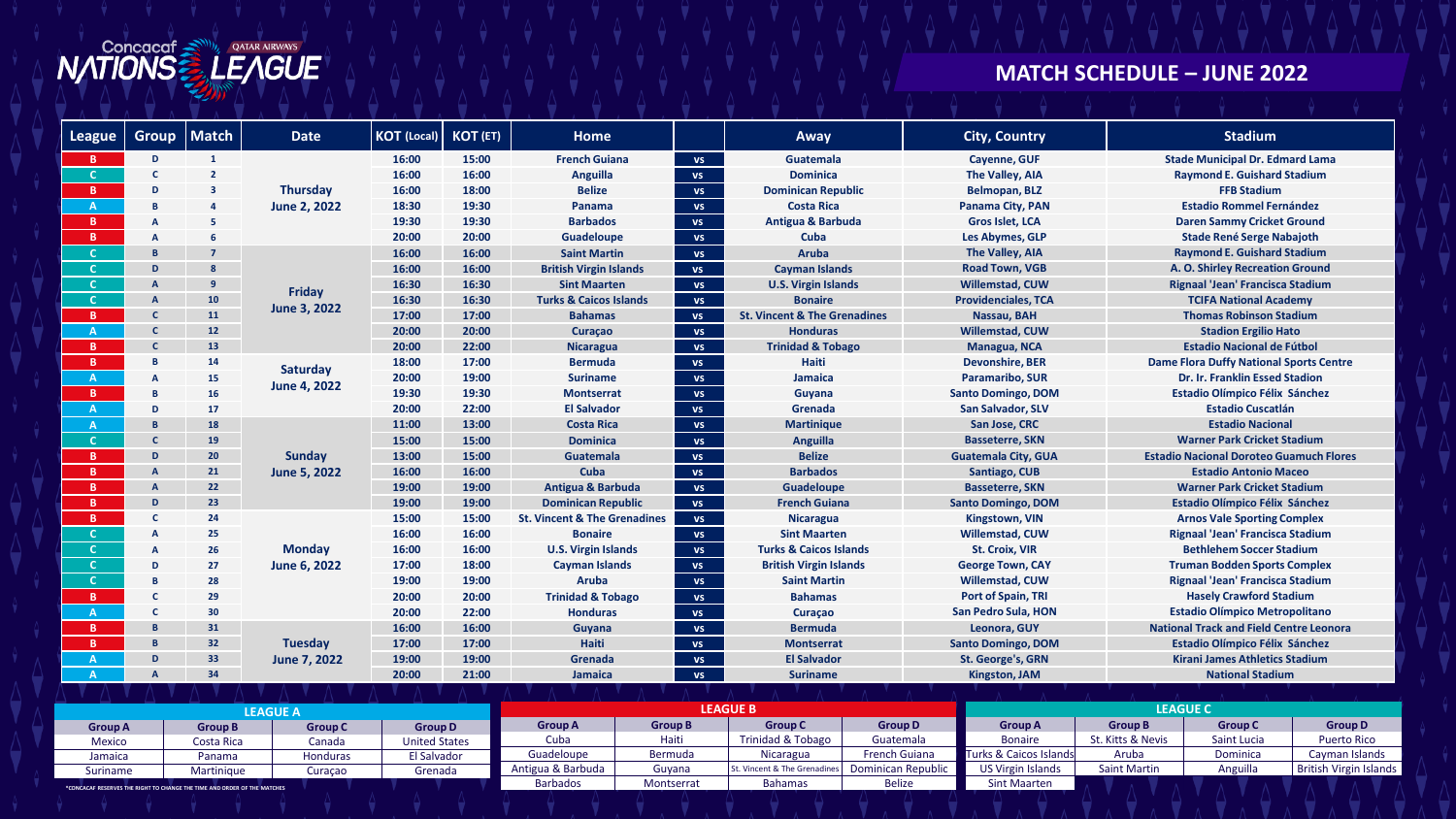

## **MATCH SCHEDULE – JUNE 2022**

| <b>League</b> | <b>Group</b>   | <b>Match</b> | <b>Date</b>                     | <b>KOT</b> (Local)                                             | <b>KOT (ET)</b>                                 | Home                                    |                 | Away                                    | <b>City, Country</b>       | <b>Stadium</b>                                 |  |
|---------------|----------------|--------------|---------------------------------|----------------------------------------------------------------|-------------------------------------------------|-----------------------------------------|-----------------|-----------------------------------------|----------------------------|------------------------------------------------|--|
|               | C.             | 35           |                                 | 15:00                                                          | 15:00                                           | <b>Dominica</b>                         | <b>VS</b>       | <b>Saint Lucia</b>                      | Roseau, DMA                | <b>Windsor Park Stadium</b>                    |  |
|               | D              | 36           | <b>Thursday</b><br>June 9, 2022 | 16:00                                                          | 18:00                                           | <b>Belize</b>                           | <b>VS</b>       | <b>French Guiana</b>                    | Belmopan, BLZ              | <b>FFB Stadium</b>                             |  |
|               | D              | 37           |                                 | 17:00                                                          | 18:00                                           | <b>Cayman Islands</b>                   | <b>VS</b>       | <b>Puerto Rico</b>                      | <b>George Town, CAY</b>    | <b>Truman Bodden Sports Complex</b>            |  |
|               | A              | 38           |                                 | 18:00                                                          | 18:00                                           | <b>Barbados</b>                         | <b>VS</b>       | Guadeloupe                              | Gros Islet, LCA            | <b>Daren Sammy Cricket Ground</b>              |  |
|               | B              | 39           |                                 | 18:00                                                          | 18:00                                           | Aruba                                   | <b>VS</b>       | <b>St. Kitts &amp; Nevis</b>            | <b>Willemstad, CUW</b>     | Rignaal 'Jean' Francisca Stadium               |  |
| <b>B</b>      |                | 40           |                                 | 19:00                                                          | 19:00                                           | Antigua & Barbuda                       | <b>VS</b>       | Cuba                                    | <b>Basseterre, SKN</b>     | <b>Warner Park Cricket Stadium</b>             |  |
|               | B              | 41           |                                 | 19:00                                                          | 20:00                                           | Panama                                  | <b>VS</b>       | <b>Martinique</b>                       | Panama City, PAN           | <b>Estadio Rommel Fernández</b>                |  |
|               | C.             | 42           |                                 | 19:30                                                          | 22:30                                           | Canada                                  | <b>VS</b>       | Curaçao                                 | <b>Vancouver, CAN</b>      | <b>BC Place Stadium</b>                        |  |
| <b>B</b>      | $\mathsf{C}$   | 43           |                                 | 15:00                                                          | 15:00                                           | <b>St. Vincent &amp; The Grenadines</b> | <b>VS</b>       | <b>Trinidad &amp; Tobago</b>            | <b>Kingstown, VIN</b>      | <b>Arnos Vale Sporting Complex</b>             |  |
| B.            | C              | 44           | <b>Fridav</b>                   | 17:00                                                          | 17:00                                           | <b>Bahamas</b>                          | <b>VS</b>       | <b>Nicaragua</b>                        | Nassau, BAH                | <b>Thomas Robinson Stadium</b>                 |  |
| B.            | D              | 45           | June 10, 2022                   | 19:00                                                          | 19:00<br><b>Dominican Republic</b><br><b>VS</b> |                                         |                 | <b>Guatemala</b>                        | <b>Santo Domingo, DOM</b>  | <b>Estadio Olímpico Félix Sánchez</b>          |  |
|               | D              | 46           |                                 | 21:00<br>22:00<br><b>United States</b><br>Grenada<br><b>VS</b> |                                                 |                                         | Austin, TX, USA | Q2 Stadium                              |                            |                                                |  |
|               | A              | 47           |                                 | 16:00                                                          | 16:00                                           | <b>U.S. Virgin Islands</b>              | <b>VS</b>       | <b>Bonaire</b>                          | <b>St. Croix, VIR</b>      | <b>Bethlehem Soccer Stadium</b>                |  |
| B.            | B              | 48           | Saturday                        | 16:00<br>16:00<br>18:00<br>18:00                               |                                                 | Guyana                                  | <b>VS</b>       | Haiti                                   | Leonora, GUY               | <b>National Track and Field Centre Leonora</b> |  |
|               | A              | 49           |                                 |                                                                |                                                 | <b>Sint Maarten</b>                     | <b>VS</b>       | <b>Turks &amp; Caicos Islands</b>       | <b>Willemstad, CUW</b>     | Rignaal 'Jean' Francisca Stadium               |  |
| B.            | <b>B</b>       | 50           | June 11, 2022                   | 19:30                                                          | 19:30                                           | <b>Montserrat</b>                       | <b>VS</b>       | <b>Bermuda</b>                          | <b>Santo Domingo, DOM</b>  | <b>Estadio Olímpico Félix Sánchez</b>          |  |
|               | A              | 51           |                                 | 21:00                                                          | 22:00                                           | <b>Mexico</b>                           | <b>VS</b>       | <b>Suriname</b>                         | <b>Torreon, MEX</b>        | <b>Estadio Corona</b>                          |  |
| B.            | $\overline{A}$ | 52           |                                 | 16:00                                                          | 16:00                                           | Cuba                                    | <b>VS</b>       | <b>Antigua &amp; Barbuda</b>            | <b>Santiago, CUB</b>       | <b>Estadio Antonio Maceo</b>                   |  |
|               | D              | 53           | Sunday                          | 18:00                                                          | 18:00                                           | <b>Puerto Rico</b>                      | <b>VS</b>       | <b>British Virgin Islands</b>           | Mayagüez, PUR              | <b>Estadio Centroamericano de Mayagüez</b>     |  |
|               | C              | 54           |                                 | 18:00                                                          | 18:00                                           | <b>Saint Lucia</b>                      | <b>VS</b>       | Anguilla                                | <b>Gros Islet, LCA</b>     | <b>Daren Sammy Cricket Ground</b>              |  |
| B.            |                | 55           | June 12, 2022                   | 18:00                                                          | 18:00                                           | <b>Guadeloupe</b><br><b>VS</b>          |                 | <b>Barbados</b>                         | Les Abymes, GLP            | <b>Stade René Serge Nabajoth</b>               |  |
| $\mathbf{A}$  | B.             | 56           |                                 | 18:00                                                          | 18:00                                           | <b>Martinique</b>                       | <b>VS</b>       | Panama                                  | Fort de France, MTQ        | <b>Stade Pierre Aliker</b>                     |  |
|               | B.             | 57           |                                 | 19:00                                                          | 19:00                                           | <b>St. Kitts &amp; Nevis</b>            | <b>VS</b>       | <b>Saint Martin</b>                     | <b>Basseterre, SKN</b>     | <b>Warner Park Cricket Stadium</b>             |  |
| B.            | C              | 58           |                                 | 19:00                                                          | 19:00                                           | <b>Trinidad &amp; Tobago</b>            | <b>VS</b>       | <b>St. Vincent &amp; The Grenadines</b> | Port of Spain, TRI         | <b>Hasely Crawford Stadium</b>                 |  |
| B             | $\mathbf{C}$   | 59           | <b>Monday</b>                   | 18:00                                                          | 20:00                                           | <b>Nicaragua</b>                        | <b>VS</b>       | <b>Bahamas</b>                          | Managua, NCA               | <b>Estadio Nacional de Fútbol</b>              |  |
| B             | D              | 60           | June 13, 2022                   | 18:00                                                          | 20:00                                           | Guatemala                               | <b>VS</b>       | <b>Dominican Republic</b>               | <b>Guatemala City, GUA</b> | <b>Estadio Nacional Doroteo Guamuch Flores</b> |  |
| $\mathbf{A}$  | C              | 61           |                                 | 20:00                                                          | 22:00                                           | <b>Honduras</b>                         | <b>VS</b>       | Canada                                  | San Pedro Sula, HON        | <b>Estadio Olímpico Metropolitano</b>          |  |
| B.            | D              | 62           |                                 | 16:00                                                          | 15:00                                           | <b>French Guiana</b>                    | <b>VS</b>       | <b>Belize</b>                           | Cayenne, GUF               | <b>Stade Municipal Dr. Edmard Lama</b>         |  |
|               | $\mathsf{A}$   | 63           |                                 | 16:00                                                          | 16:00                                           | <b>Bonaire</b>                          | <b>VS</b>       | <b>U.S. Virgin Islands</b>              | <b>Willemstad, CUW</b>     | Rignaal 'Jean' Francisca Stadium               |  |
|               | A              | 64           | Tuesday,                        | 16:30                                                          | 16:30                                           | <b>Turks &amp; Caicos Islands</b>       | <b>VS</b>       | <b>Sint Maarten</b>                     | <b>Providenciales, TCA</b> | <b>TCIFA National Academy</b>                  |  |
| <b>B</b>      | B              | 65           | June 14, 2022                   | 19:00                                                          | 18:00                                           | <b>Bermuda</b>                          | <b>VS</b>       | <b>Montserrat</b>                       | <b>Devonshire, BER</b>     | <b>Dame Flora Duffy National Sports Centre</b> |  |
|               | <b>B</b>       | 66           |                                 | 18:00                                                          | 18:00                                           | Haiti                                   | <b>VS</b>       | Guyana                                  | <b>Santo Domingo, DOM</b>  | <b>Estadio Olímpico Félix Sánchez</b>          |  |
|               | A              | 67           |                                 | 19:00                                                          | 20:00                                           | Jamaica                                 | <b>VS</b>       | <b>Mexico</b>                           | Kingston, JAM              | <b>National Stadium</b>                        |  |
|               | D              | 68           |                                 | 20:00                                                          | 22:00                                           | <b>El Salvador</b>                      | <b>VS</b>       | <b>United States</b>                    | <b>San Salvador, SLV</b>   | <b>Estadio Cuscatlán</b>                       |  |

|                | <b>EAGUE A</b>                                                                  |          |                      |                   |                | <b>LEAGUE B</b>              |                      | <b>LEAGUE C</b>        |                     |                |                        |  |
|----------------|---------------------------------------------------------------------------------|----------|----------------------|-------------------|----------------|------------------------------|----------------------|------------------------|---------------------|----------------|------------------------|--|
| <b>Group A</b> | <b>Group C</b><br><b>Group B</b>                                                |          | <b>Group D</b>       | <b>Group A</b>    | <b>Group B</b> | <b>Group C</b>               | <b>Group D</b>       | <b>Group A</b>         | <b>Group B</b>      | <b>Group C</b> | <b>Group D</b>         |  |
| Mexico         | Costa Rica                                                                      | Canada   | <b>United States</b> | Cuba              | Haiti          | Trinidad & Tobago            | Guatemala            | <b>Bonaire</b>         | St. Kitts & Nevis   | Saint Lucia    | <b>Puerto Rico</b>     |  |
| Jamaica        | Panama                                                                          | Honduras | El Salvador          | Guadeloupe        | Bermuda        | Nicaragua                    | <b>French Guiana</b> | Turks & Caicos Islands | Aruba               | Dominica       | Cayman Islands         |  |
| Suriname       | Martinique                                                                      | Curacao  | Grenada              | Antigua & Barbuda | Guyana         | St. Vincent & The Grenadines | Dominican Republic   | U.S. Virgin Islands    | <b>Saint Martin</b> | Anguilla       | British Virgin Islands |  |
|                | <b>*CONCACAF RESERVES THE RIGHT TO CHANGE THE TIME AND ORDER OF THE MATCHES</b> |          |                      | <b>Barbados</b>   | Montserrat     | <b>Bahamas</b>               | <b>Belize</b>        | <b>Sint Maarten</b>    |                     |                |                        |  |